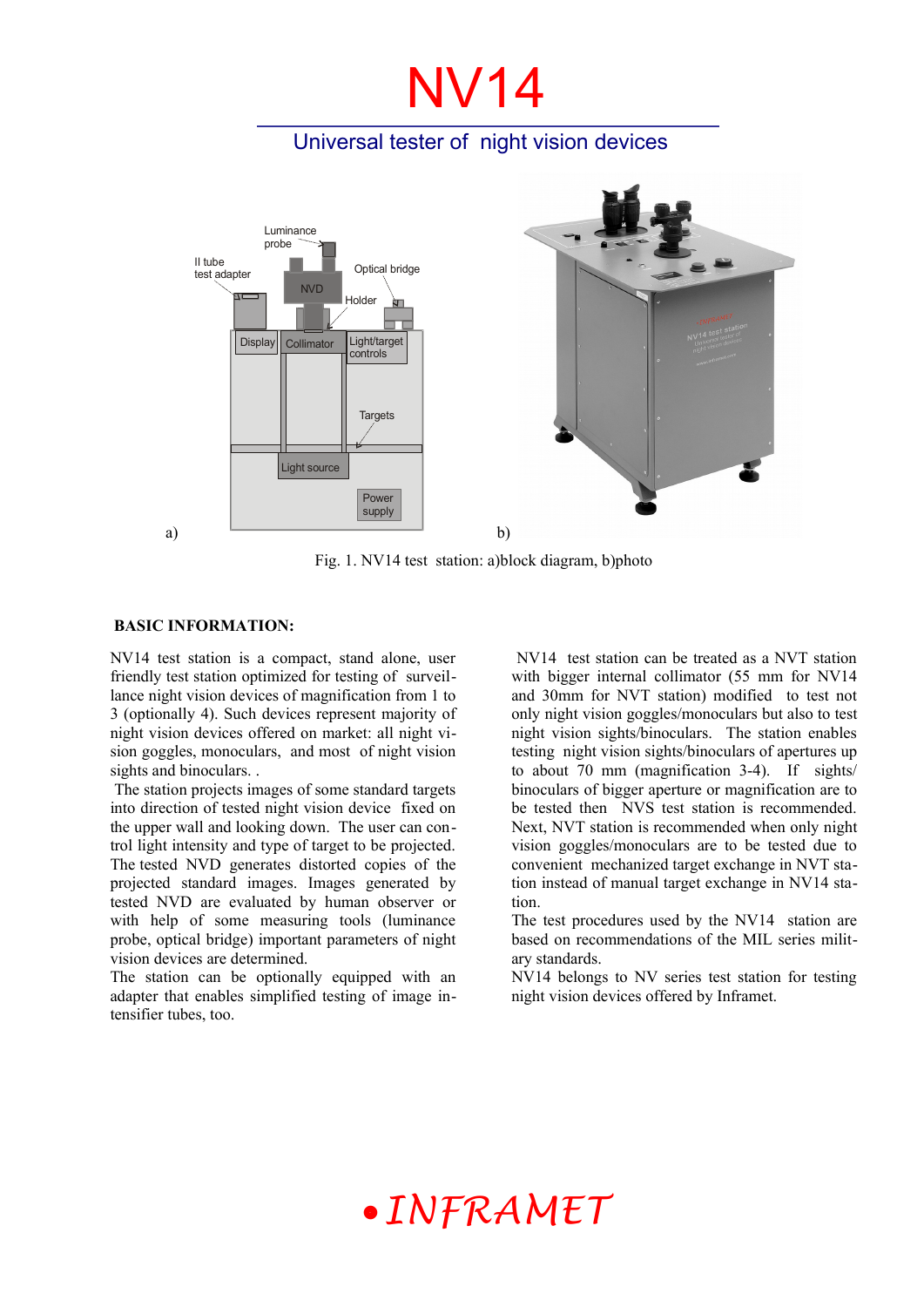# NV14

### Universal tester of night vision devices

#### **FEATURES:**

- Optimized for testing night vision goggles/monooculars. It can also used for testing night vision sights/ binoculars of magnification not higher than 4.
- Compact, stand alone, user friendly test station optimized for maintenance tests of night vision devices
- Wide range of performance tests: focus, resolution (center, peripheral, high level), screen quality (dark spots), brightness gain, field of view, Minimal Resolvable Contrast (resolution tests for variable contrast USAF1951 targets), collimation error of two channels (ability to detect boresighting errors), gain disparity.
- Maintenance checks: Operational defects (shading, edge glow, flashing,/flickering/intermittent operation, emission points); Cosmetic defects (Dark Spots, Bright Spots**,** Fixed-Pattern Noise, Chicken Wire**,** Image Disparity, Output Brightness Variation, Image Distortion) according to ASAM recommendations
- Built using dual switch-able light source (polychromatic 2850K color temperature source or monochromatic LED source) in situation when typical stations are built using only a monochromatic light source.
- Optional adapter that enables simplified testing of image intensifier tubes (measurement of resolution)
- Available in form of a series of versions optimized for different applications

#### **SPECIFICATIONS**

Modules NV14 base module (different versions), LPN1 luminance probe, set of exchangeable adapters, PS1 power supply, OB12 optical bridge, OB21 optical bridge, basic/ expanded set of targets Option for testing II tubes: RM module, MM microscope Light Sources Dual switchable light source: 1) 2850K color temperature halogen source, 2)660nm monochromatic LED source Illuminance range of light sources at least from 0.1 mlx to 50 lx Regulation resolution 0.05mlx (at low intensity range) Regulation type continuous (any value can be set within the regulation range) Regulation mechanism manual Regulation stability better than 2% of the set value Aperture of built in collimator 55 mm Collimator resolution at least 50 lp/mrad Type of tube holders exchangeable holders for different types of NVDs Targets set of exchangeable targets (resolution, MRC, FOV, distortion, image quality patterns) Range of luminance probe  $0.01-100 \text{ cd/m}^2$ Output readout internal digital screen Control method two manual Light knobs Power<br>
230 VAC 50/60 Hz<br>
Operating temperature<br>  $5^{\circ}$ C to 40°C Operating temperature Units metric (US - option) Mass  $32 \text{ kg}$ Dimensions  $420\times560\times420$  mm

\*specifications are subject to change without prior notice